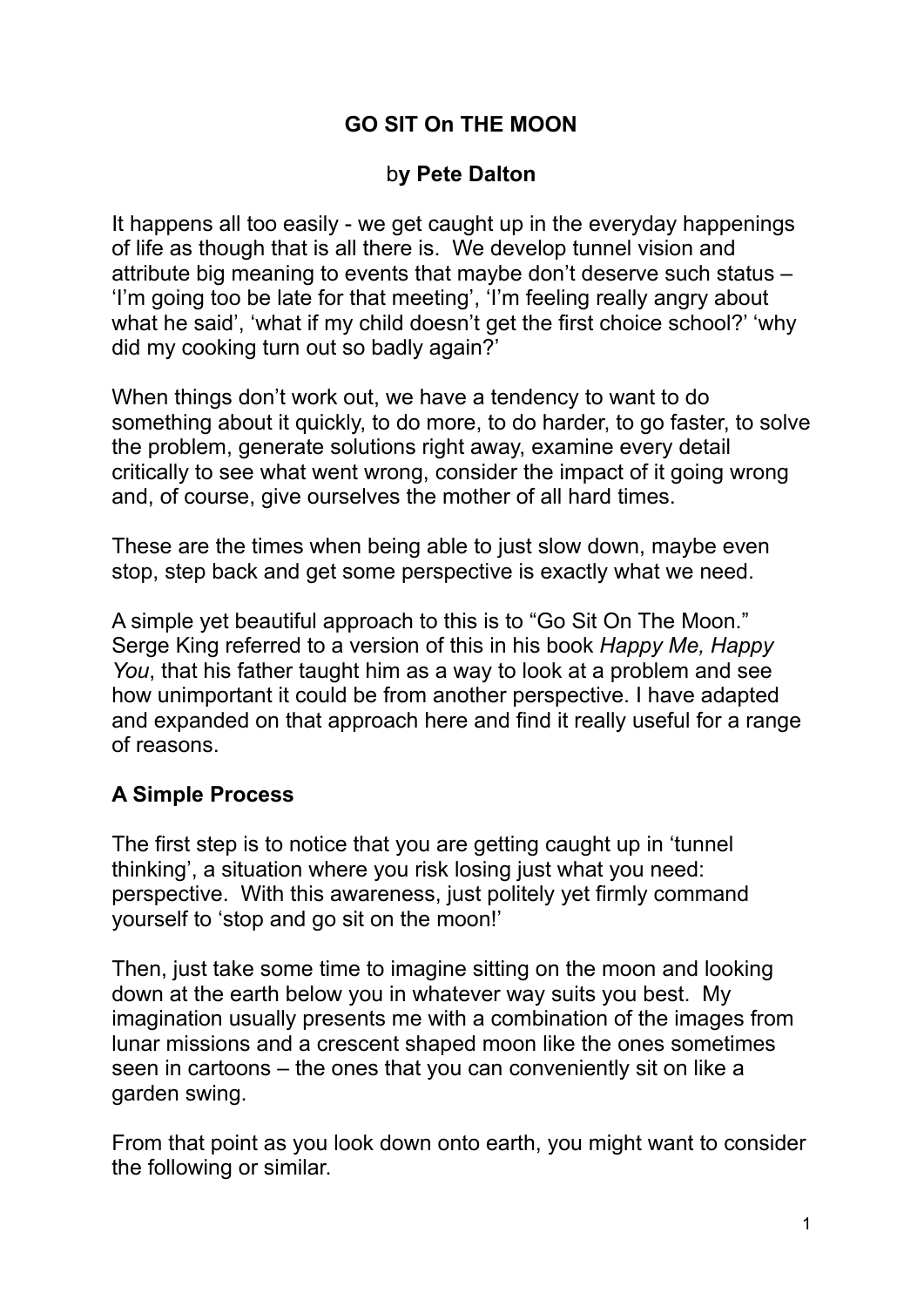*There you are sitting on one living rock looking down on another rock, both of which have been there for billions of years doing their thing just as they do - floating through space, in the perfect orbit for them.* 

*And as you look in more detail you begin to notice, shifts and ripples and patterns of movement, there are natural features, land masses, sea, clouds and the like. Just being how they are.* 

*And as you look into more detail you notice some of the billions of people doing their thing day by day as they do. The whole of human life as it is, currently captured in this moment from up here on the moon. New lives being created and coming into the world, lives passing away, people busying themselves with work and recreation, people growing and working through this thing called life in their own way, surviving or thriving, living their stories, experiencing their pains and pleasures and so on and so on.* 

*It's all going on at every single moment of your life, 8 billion people, doing their thing, connected and connecting to plants, animals, bacteria, wifi, thoughts, circumstances and more.* 

*Then you might focus down even further to the area in which you are based in your daily life, notice your surrounding environment and with even more detail focus down to yourself, to you doing what you were doing just in the moment before your imagination took this brief sojourn on the moon.* 

*Maybe today has seen challenges, a deadline missed, an outburst of emotion, ennui, lack of direction, misspeaking, overwhelm, a problem to solve – whatever was going on for as you partake in the daily ritual of your life. And you may notice how small, yet unique you are, and all this is from all the way up there on the moon.* 

*And just take some time to take it all in and notice what you notice. Perhaps what was concerning you seems somehow different and less important. You might simply find that sitting on the moon just allows you to see things differently and, that awareness in, and of, itself can be liberating.* 

Of course, if you want to add even more *kupua* flair to the process you might, while you are up there, sprinkle down some loving moon dust to finely settle on the earth and provide blessings for everyone to use in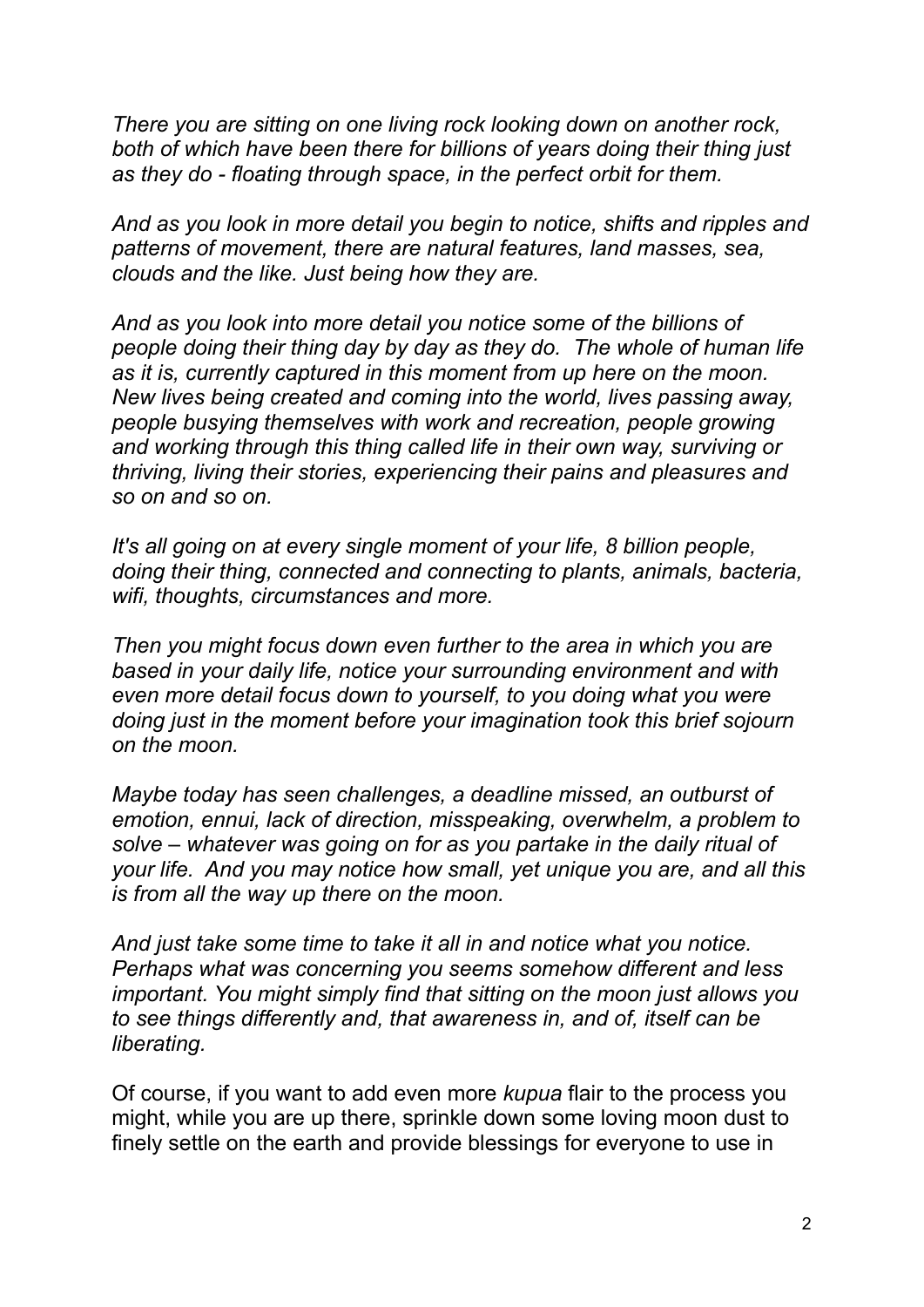whatever way they choose. One should never waste an opportunity to make the world a better place!

# **Building the Habit**

The starting point is the awareness of being in a situation where you might need to get some perspective. Often in such situations we don't notice that we are getting caught up in it. The practice of Huna helps to build the habit of awareness so that we naturally seek perspective when we need it. Huna *kupua* skills help in this respect. These include:

- being natural dream weavers and understanding and harnessing the power of imagination
- being adept at shifting perspective and working with the four levels of reality to be effective
- having a sense of spiritual connection, being able to tune into the sense of connection with life, spirit and something bigger than the daily melee of life.

# **Finding Treasure on the Moon**

When you feel blown around by the events of life, sitting on the moon can take the wind out of a situation and give you the space to get back on track. However, the practice has benefits beyond solely dealing with challenging situations.

You don't have to go sit on the moon only when things are tough, it's nice to visit and see things differently and appreciate your unique and wonderful place in life's rich interconnected tapestry. This provides a way of connecting with pleasure, awe and wonder and is a great complement to [treasure hunting.](https://www.urbanhuna.org/were-going-on-a-huna-treasure-hunt/)

Sitting on the moon is a wonderful way to experience the shift in perspectives and hold more than one perspective at the same time. We can get some distance from an issue and see it as smaller while at the same time that very process of zooming out allows us to see how wonderfully interconnected and expansive we are.

# **Coda: Other Views of Earth from Space**

To supplement this work of the imagination, I find the real life images that have been taken of the view of the earth from the moon to be awe inspiring.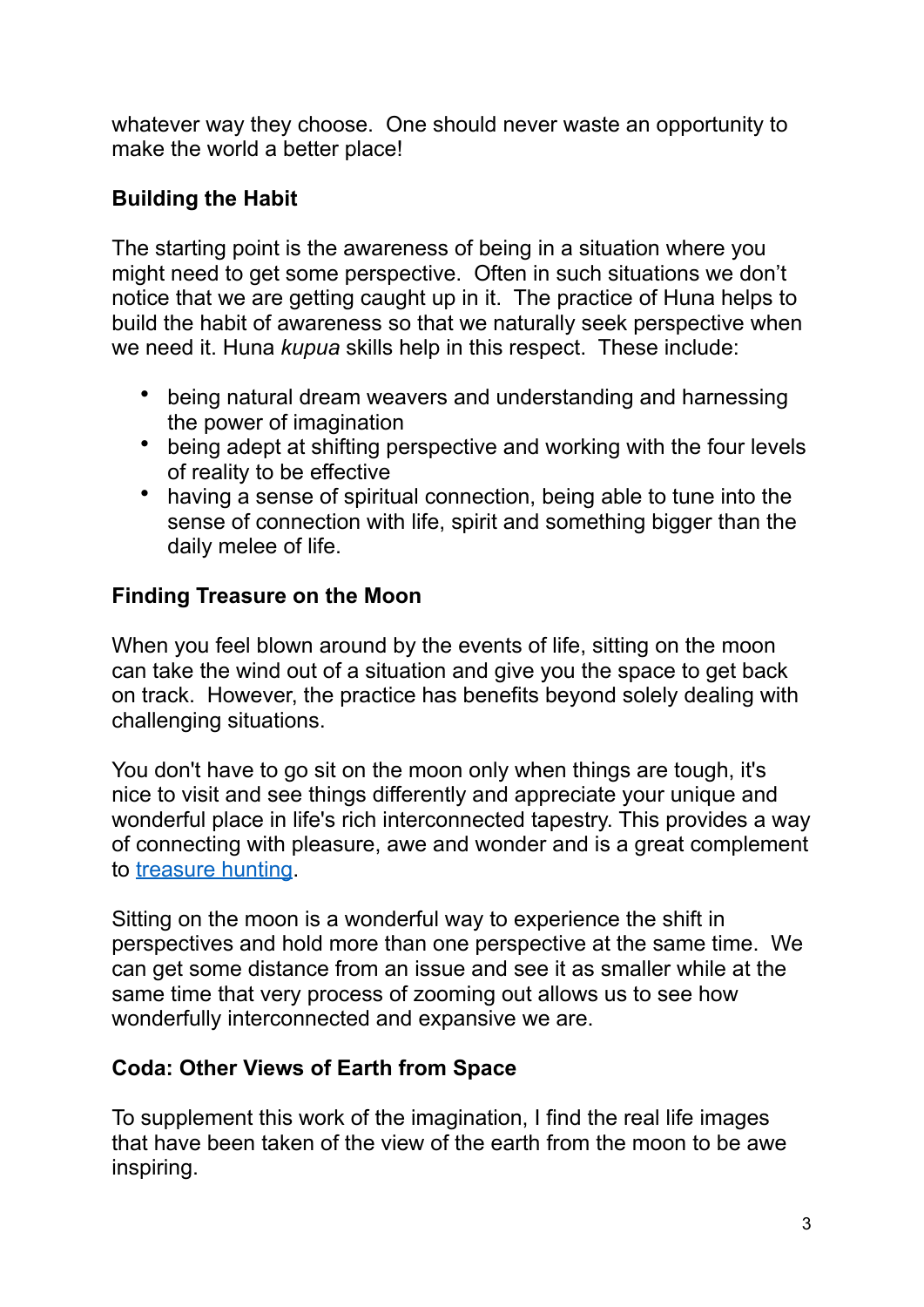I am not surprised that astronauts who have witnessed this first-hand have given such amazing reports. For example, Edgar Mitchell, sixth man on the moon, is quoted as saying of such an experience:

*"There was a startling recognition that the nature of the universe was not as I had been taught… I not only saw the connectedness, I felt it.… I was overwhelmed with the sensation of physically and mentally extending out into the cosmos. I realized that this was a biological response of my brain attempting to reorganize and give meaning to information about the wonderful and awesome processes that I was privileged to view."* 

This sense of a new perspective when seeing the earth from 'outside' is sometimes referred to as the 'overview effect' and we can imagine how we might easily shift perspectives and meaning by really being on the moon and back at earth.

I conclude with an image of the earth from space for your contemplation and delight. A perfect opportunity to practice *nalu* (Huna contemplation/ meditation).